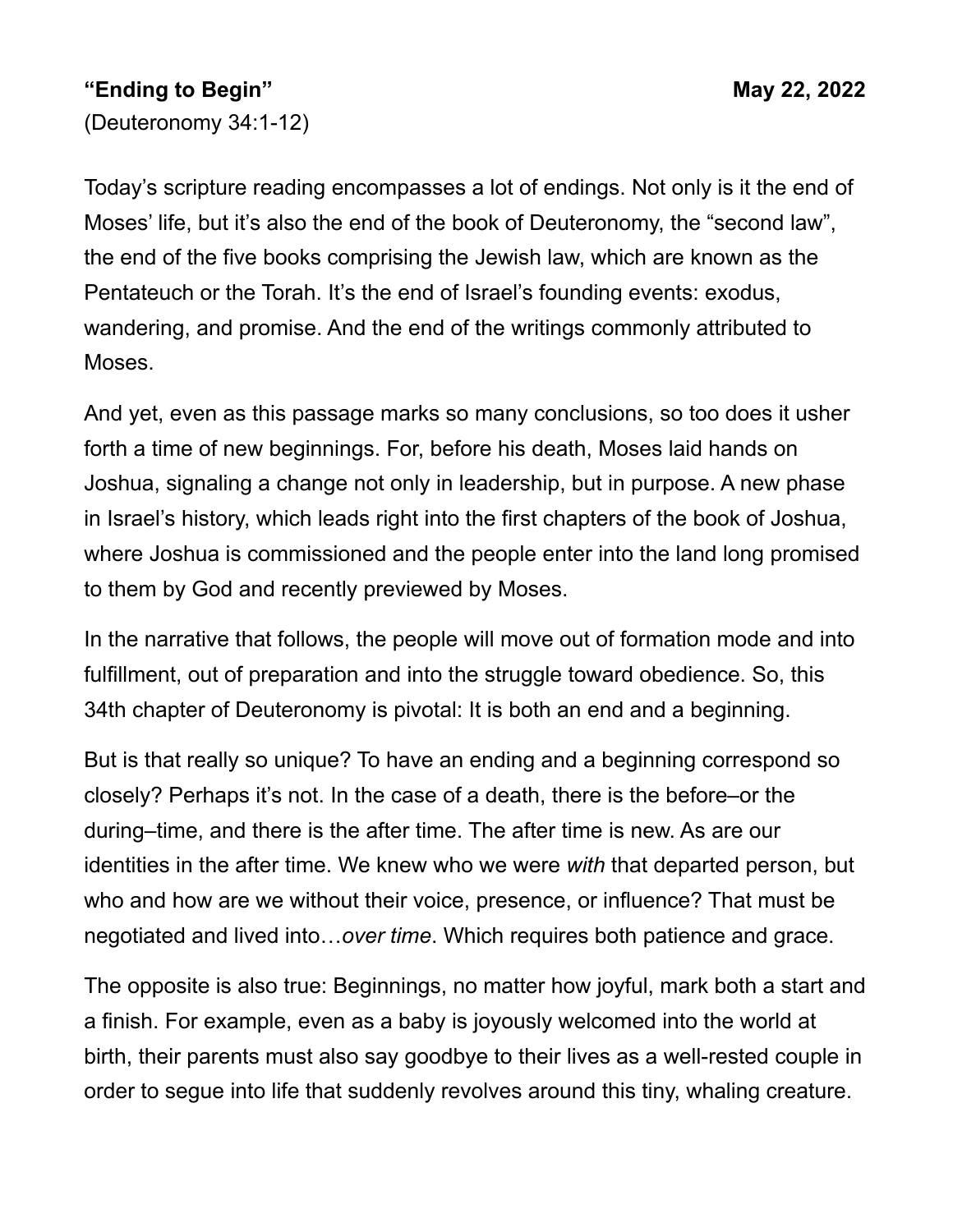And, much later, when that child experiences the new beginning of heading off to college or moving away, their parents will be left with an empty nest to mourn and eventually embrace as a new beginning for themselves and their matured relationship.

The reality is our lives are filled with losses we somehow manage to negotiate and live into. When I was preparing to graduate from seminary two years ago, I experienced an overwhelming anticipatory grief over leaving behind the group of friends that I bonded and deeply connected with in ways that I hadn't always experienced in my other friendships. I felt like my most authentic self when I was around these people, and I grieved over the miles that would soon come between us as the seven of us prepared to scatter across the country and figure out how to do ministry apart from each other.

I couldn't understand why grief was the only emotion I was feeling when graduation meant that I would never have to spend another sleepless night writing a Greek exegesis paper. I was about to live into the vocation to which I believed God had called me. I had a job lined up as a Pastoral Resident, I was leaving the south and moving to New York. My then boyfriend, now fiance, was moving to New York with me, and we were finally going to live in the same city after two years of long distance dating.

With all the exciting things that were happening in my life, how could my emotions possibly add up to grief? Surely this was a time for celebration, not mourning! But for me it was both. It was a time to rejoice…*and* a time to grieve.

I think part of the confusion arises out of the fact that there are many situations we don't openly understand or acknowledge as losses or occasions to grieve. There are some losses we forget to grieve at all: the loss of a dream, the loss of our childhood, the loss of a friendship, the loss of a skill that once was ours, the loss of health, the loss of healthy parents–still alive, but just not the same, the loss of a vocation, the loss of an ideology. We think we should just be able to move right along.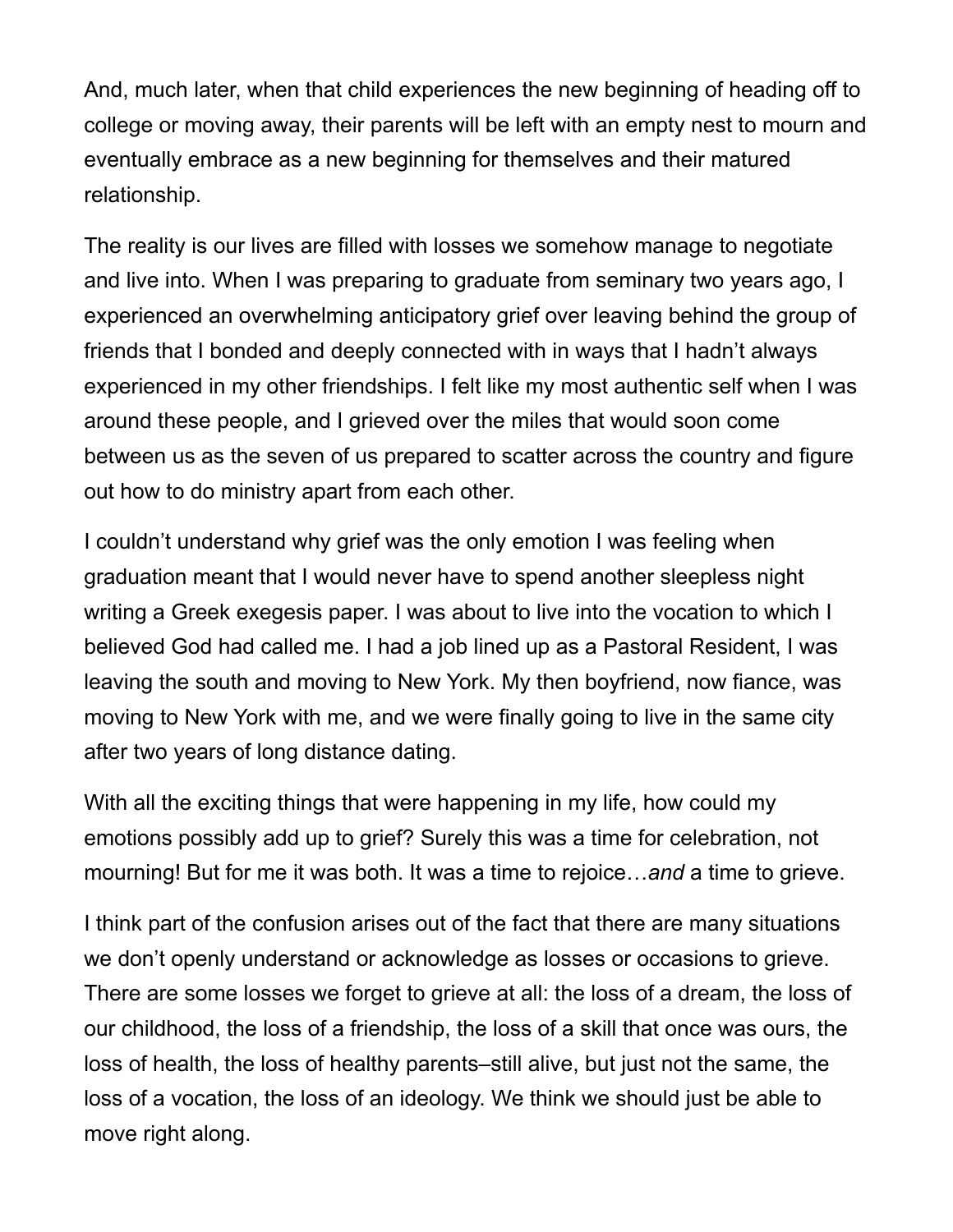And, even if we do try to stop and acknowledge our grief, our society isn't necessarily structured in a way that permits us adequate time and space to properly mourn.

You may have noticed that, after Moses' death, the Israelites took a full 30 days to grieve. Customarily, this was a time of silence: A time where there were no distractions, nothing to do or say, but to face one's sense of loss head-on. Today some Jewish people will formally mourn by sitting Shiva for 7 days. But many Reformed and other Jews will only take 3 and sometimes just 1 day. I believe most workplaces will designate a week or so of paid leave for a death in the immediate family, but when it comes to extended family members, that is reduced to 2 days. It seems we must be as efficient in our grieving as we are in our working.

The other issue is that, perhaps as a result of the Puritan roots in this country and in our denomination in particular, emotion has been largely relegated to private times and spaces. Whereas lamenting and wailing are Jewish ritual traditions, we tend to limit our public grieving to funerals and memorial services and then we try to get on with it…or at least try to *appear* to be getting on with it.

I would like to think that church is one of the best, most appropriate places for us to bring our whole selves, joys and sorrows alike. Where we can be open about where we're at and be embraced wherever we are on life's journey and on the spectrum of human emotion. I would like to think it is a place where comfort and support, and, in due time, healing occur.

I do not need to have been at LAC a while to know that the faces I see in front of me have experienced a lot of loss over the past few years. That some people are still reeling from these losses. That some of these occasions have been better marked than others.

The good news is that it's not too late. The most important thing to know about grief is that it cannot be relegated to a single timetable or progression of steps. Styles and durations of grief are as individual as we are.